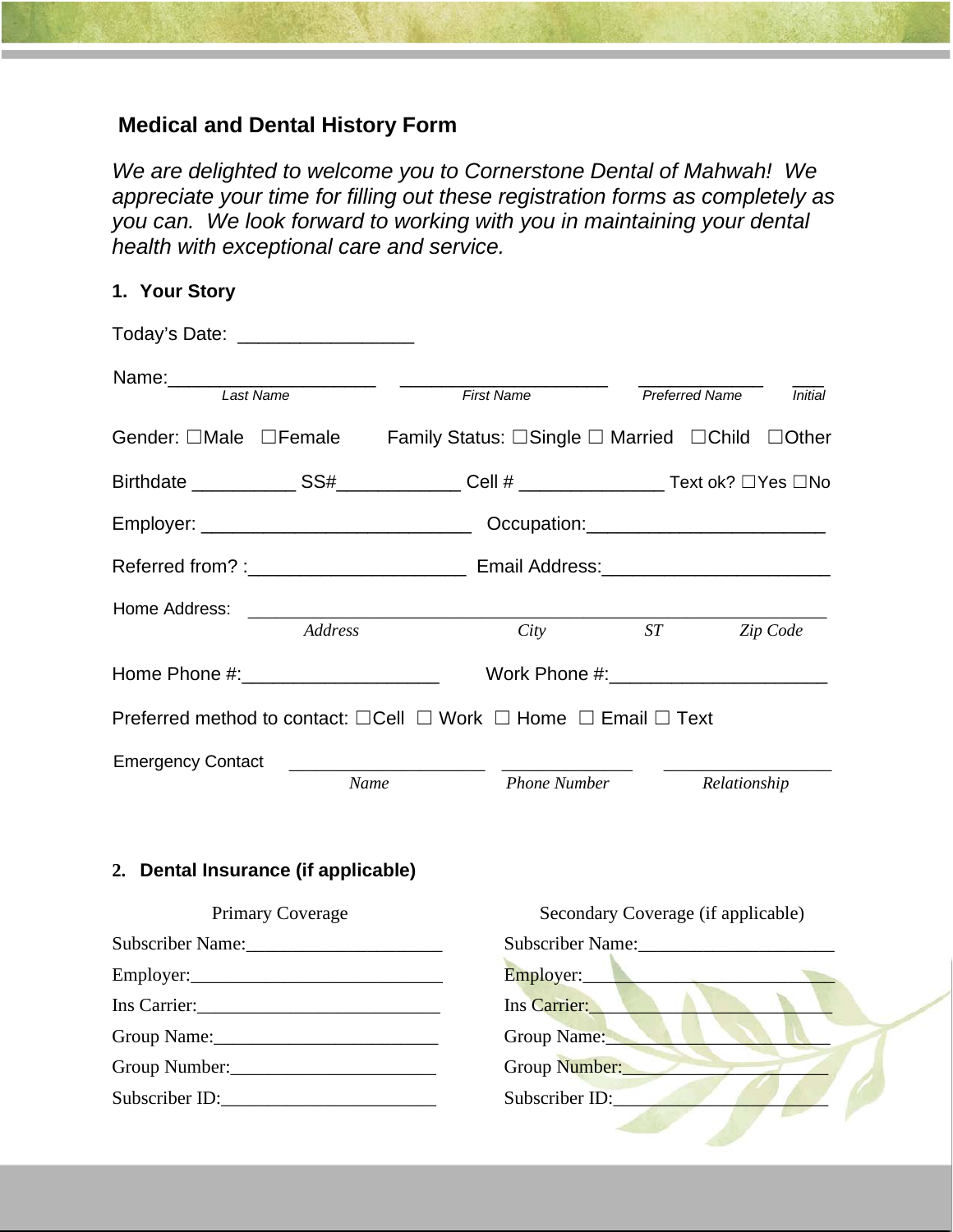# **3. Medical History**

| Are you in good health? $\Box$ Yes $\Box$ No Any recent changes in your health? $\Box$ Yes $\Box$ No |                                         |                                  |                            |    |  |
|------------------------------------------------------------------------------------------------------|-----------------------------------------|----------------------------------|----------------------------|----|--|
| What is the approximate date of your last medical exam?                                              |                                         |                                  |                            |    |  |
| If you are a woman and pregnant, please let us know your due date here. ____                         |                                         |                                  |                            |    |  |
| If you have a preferred pharmacy, please                                                             |                                         |                                  |                            |    |  |
| specify here.                                                                                        | Name                                    |                                  | City                       | ST |  |
| Indicate which of the following you have had, or have at present                                     |                                         |                                  |                            |    |  |
| $\Box$ A.I.D.S/H.I.V. Positive                                                                       |                                         | $\Box$ Hearing Problem           |                            |    |  |
| $\Box$ ADD/ADHD                                                                                      | $\Box$ Heart (surgery, disease, attack) |                                  |                            |    |  |
| $\Box$ Anemia                                                                                        |                                         | $\Box$ Heart Murmur              |                            |    |  |
| $\Box$ Arthritis/Rheumatism                                                                          | $\Box$ Hemophilia                       |                                  |                            |    |  |
| $\Box$ Artificial Heart Valve/Pacemaker                                                              | $\Box$ Hepatitis (A/B/C)                |                                  |                            |    |  |
| $\Box$ Artificial Joints (hip, knees, etc.)                                                          | □ High/Low Blood Pressure               |                                  |                            |    |  |
| $\Box$ Asthma                                                                                        | $\Box$ High Cholesterol                 |                                  |                            |    |  |
| $\Box$ Autism                                                                                        | □ Kidney Trouble                        |                                  |                            |    |  |
| $\Box$ Bleeding Disorder                                                                             |                                         | $\Box$ Latex Sensitivity         |                            |    |  |
| $\Box$ Blood Transfusion                                                                             |                                         | □ Liver Disease/Yellow Jaundice  |                            |    |  |
| $\Box$ Bruise Easily                                                                                 |                                         | □ Mitral Valve Prolapse          |                            |    |  |
| $\Box$ Chemotherapy                                                                                  |                                         | $\Box$ Nervous/Anxiety           |                            |    |  |
| $\Box$ Chest Pain                                                                                    |                                         | $\Box$ Neurological Disorders    |                            |    |  |
| $\Box$ Chronic Cough                                                                                 |                                         | □ Psychiatric/Psychological Care |                            |    |  |
| □ Cold Sores/Fever Blisters                                                                          | $\Box$ Radiation Therapy                |                                  |                            |    |  |
| $\Box$ Congenital Heart Disease                                                                      | $\Box$ Rheumatic Fever                  |                                  |                            |    |  |
| $\Box$ Contact Lenses                                                                                |                                         |                                  | $\Box$ Sickle Cell Disease |    |  |
| $\Box$ Cortisone Treatments                                                                          |                                         | $\Box$ Sinus Trouble             |                            |    |  |
| $\Box$ Diabetes                                                                                      |                                         | $\Box$ Sleep Apnea               |                            |    |  |
| $\Box$ Diet (special/restricted)                                                                     |                                         | $\Box$ Stroke                    |                            |    |  |
| $\Box$ Eczema                                                                                        |                                         | $\Box$ Swollen Ankles            |                            |    |  |
| $\Box$ Emphysema                                                                                     |                                         |                                  | $\Box$ Thyroid Problems    |    |  |

- □ Emphysema
- □ Epilepsy or Seizures
- □ Fainting/Dizzy Spells
- □ Glaucoma
- □ Hay Fever/Allergies/Hives
- **□** Tuberculosis
- □ Tumors
- □ Ulcer

If you have any disease not listed here, please explain.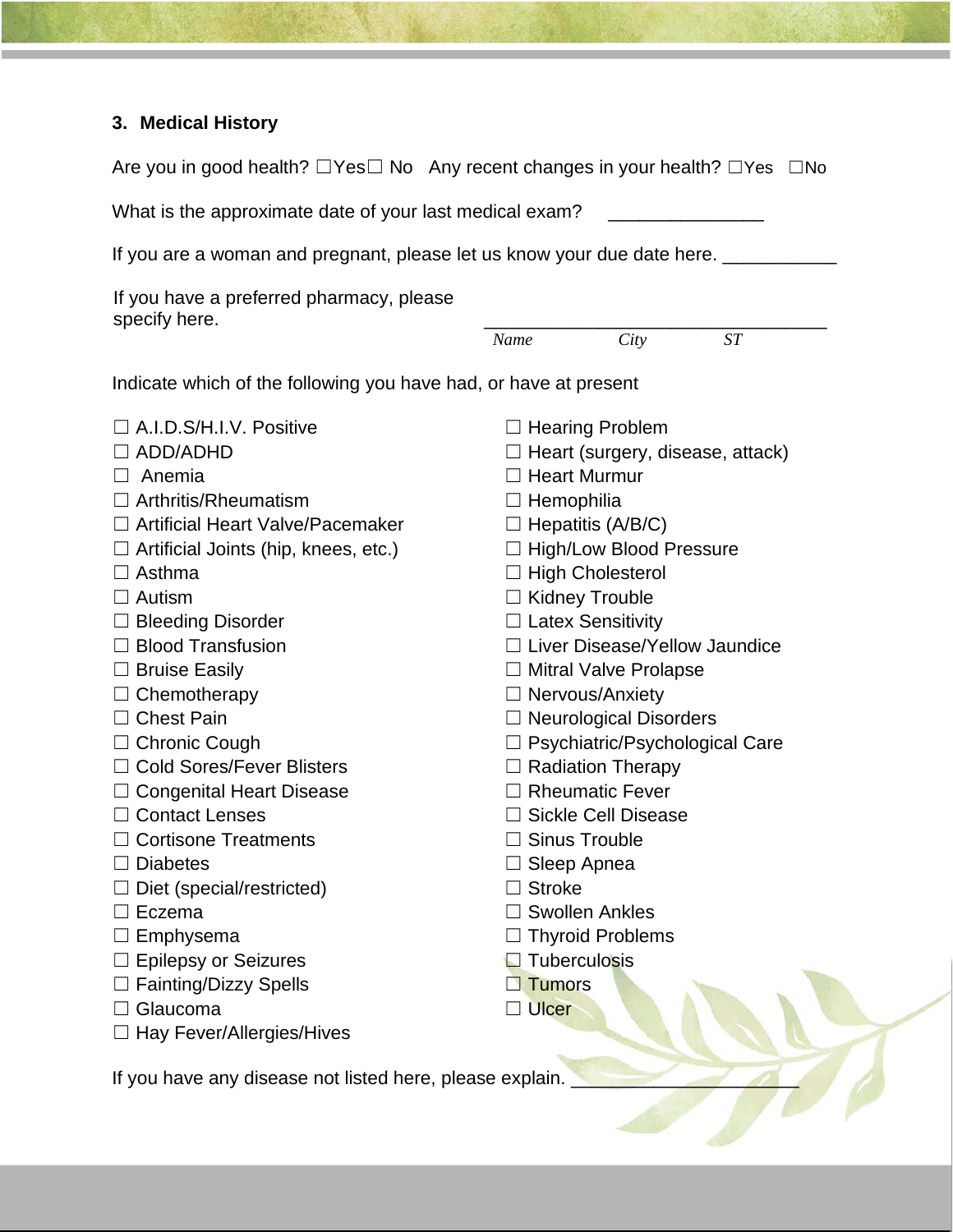Have you lost or gained more than 10 pounds in the last year?  $\Box$ Yes  $\Box$ No

Have you ever had any surgery, hospitalization or serious illness? If yes, please explain.

\_\_\_\_\_\_\_\_\_\_\_\_\_\_\_\_\_\_\_\_\_\_\_\_\_\_\_\_\_\_\_\_\_\_\_\_\_\_\_\_\_\_\_\_\_\_\_\_\_\_\_\_\_\_\_\_\_\_\_\_\_\_\_\_\_\_\_\_\_\_\_\_\_\_\_\_

\_\_\_\_\_\_\_\_\_\_\_\_\_\_\_\_\_\_\_\_\_\_\_\_\_\_\_\_\_\_\_\_\_\_\_\_\_\_\_\_\_\_\_\_\_\_\_\_\_\_\_\_\_\_\_\_\_\_\_\_\_\_\_\_\_\_\_\_\_\_\_\_\_\_\_\_ \_\_\_\_\_\_\_\_\_\_\_\_\_\_\_\_\_\_\_\_\_\_\_\_\_\_\_\_\_\_\_\_\_\_\_\_\_\_\_\_\_\_\_\_\_\_\_\_\_\_\_\_\_\_\_\_\_\_\_\_\_\_\_\_\_\_\_\_\_\_\_\_\_\_\_\_

Are you are taking any medications or pills? Please list names, dosages, and frequency.

Do you smoke?  $\square$  Yes  $\square$  No If yes, how frequently? \_\_\_\_\_\_\_\_\_\_\_\_\_\_\_\_\_\_\_\_\_\_\_\_\_

Do you have any allergic reactions to any medications? If yes, please specify.

Do you take pre-medication (antibiotic) prior to dental treatment? If yes, please explain.

\_\_\_\_\_\_\_\_\_\_\_\_\_\_\_\_\_\_\_\_\_\_\_\_\_\_\_\_\_\_\_\_\_\_\_\_\_\_\_\_\_\_\_\_\_\_\_\_

Have you ever taken bone loss prevention drugs like Fosamax, Actonel, Boniva, or similar drugs? ☐Yes ☐No

Have you ever taken prescription medications for weight loss, like Fen-Phen, Redux or similar drugs? ☐Yes ☐No

If you are parent/ guardian of a child, are your child's immunizations up to date? □Yes □No

| Are you in primary care under a physician due to any condition? $\square$ Yes $\square$ No |  |
|--------------------------------------------------------------------------------------------|--|
| Specify for what:                                                                          |  |

Physician's Name and Contact Information:\_\_\_\_\_\_\_\_\_\_\_\_\_\_\_\_\_\_\_\_\_\_\_\_\_\_\_\_\_\_\_\_\_\_\_\_\_\_\_\_\_\_

#### **3. Dental History**

Please describe the reason of today's dental practice visit. How can we help?

\_\_\_\_\_\_\_\_\_\_\_\_\_\_\_\_\_\_\_\_\_\_\_\_\_\_\_\_\_\_\_\_\_\_\_\_\_\_\_\_\_\_\_\_\_\_\_\_\_\_\_\_\_\_\_\_\_\_\_\_\_\_\_\_\_\_

Please indicate if you have experienced any of the following.

| $\Box$ Bad Breath                            | □Limited Mouth Opening         |
|----------------------------------------------|--------------------------------|
| □Bleeding Gums                               | □Loose Teeth or Change in Bite |
| $\Box$ Clenching/ Grinding Teeth             | Neck Ache                      |
| $\Box$ Dislike the Shape of Teeth            | □Sensitivity to Cold or Hot    |
| $\square$ Food gets Trapped in between Teeth | □Sensitivity to Sweets         |
| □ Jaw Pain/ Tired Jaw/ Popping               | □Want Whiter, Brighter Smile   |